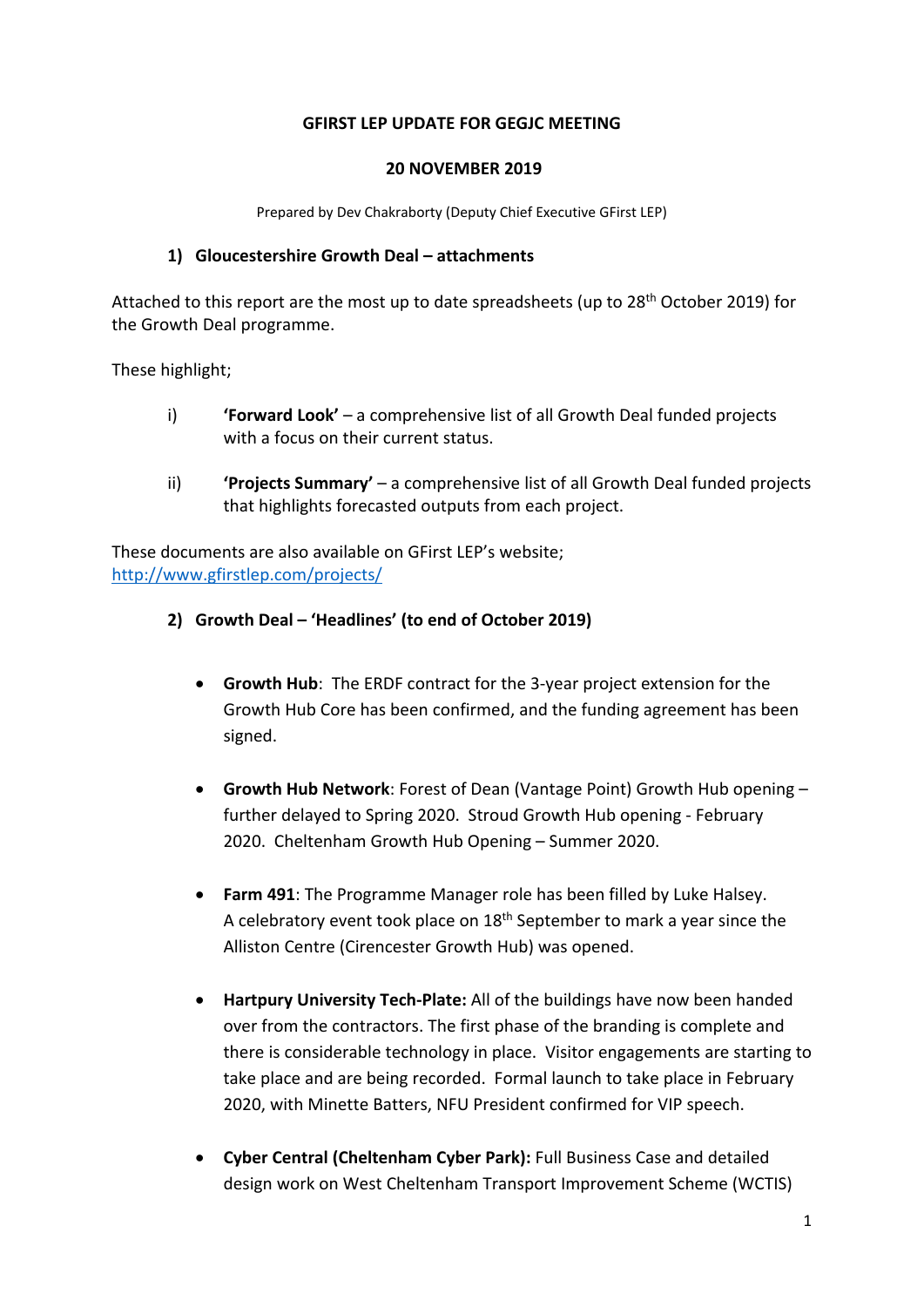Phases 1 and 2 continues – these will both go to LEP Investment Panel and Board approval in December 2019.

Phase 1 construction programmed for April 2020. Phase 2 in Summer 2020.

- **A40 Innsworth Gateway:** Work is currently ongoing to get a funding agreement finalised. Draft Heads of Terms have been agreed with Robert Hitchins Ltd and GCC. Detailed design of the scheme has commenced with drawings submitted to Highways England and GCC as part of the technical approval process.
- **A419 Corridor:** Unchartered Severn Trent apparatus has become an issue with mitigation plans agreed. Due to these issues, programmed completion is now end of spring 2020.
- **Lydney Cycling Improvements:** Construction to begin in October 2019. A recent 'meet the contractor' event was held with positive feedback from the attendees.
- **Five Valleys Shopping Centre, Stroud:** The project is in Phase 3 of 4 and is taking shape at considerable pace – the Mall area is being redeveloped as well as wrapping the car park. New residential apartments have been released to the market, finished to a high quality specification.

### **3) GFirst LEP Annual Review -** Thursday 19th September.

The event was a great success, attracting over 350 attendees and extensive media coverage. At the event, the draft Local Industrial Strategy was launched for public consultation as well as a focus on Cyber Central, the GFirst LEP Education team, our new Mentoring Service and our Inward Investment project. Our VIP guest speaker was Jeremy Fleming, Director of GCHQ.

Please see <https://www.gfirstlep.com/news/gfirst-lep-annual-review-2019/>

# **4) Gloucestershire Economic Growth Capital Investment Pipeline (CIP)**

At the same time as producing Gloucestershire's Local Industrial Strategy (LIS) GFirst LEP will be developing an **Investment Plan** to demonstrate how we could use capital investment to deliver on our strategy.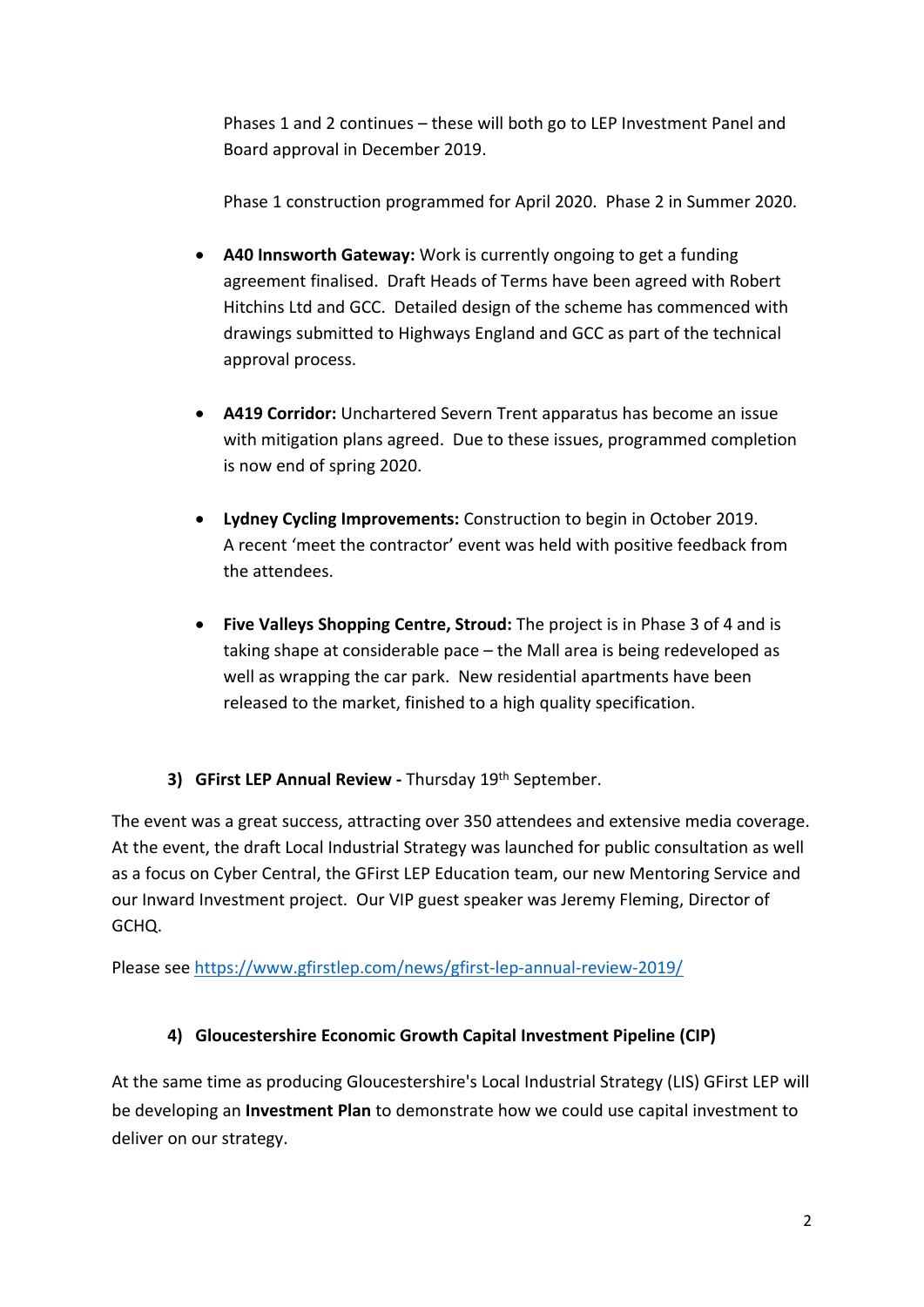The investment required comes in all forms to deliver against a broad range of priorities including:

**Innovation** – to ensure new ideas can be brought forward.

**Skills and employment** – delivering inclusive opportunities for our residents and businesses. **Business environment** – to make sure our business community thrives.

**Infrastructure, including energy and digital connectivity** – crucial to the future of our business and resident population.

**Housing** – across a range of tenures and locations.

**Regeneration and place shaping** – to make sure that Gloucestershire is a great place to live, work and visit.

**The Gloucestershire Economic Growth Capital Investment Pipeline** (CIP) is shared across GFirst LEP, Gloucestershire County Council and the six District Councils in Gloucestershire, to maintain a viable pipeline of capital projects that have the potential to support significant economic growth, and are seeking public funding, wherever it may come from. This will form the backbone of our Investment plan.

Although no new funding has currently been identified, we felt the time was right to set up a LEP Board sub-group to start the process of agreeing the scoring criteria, starting to shorten the current long list of projects and potentially identifying any gaps. This sub-group is scheduled to meet on November 27<sup>th</sup>.

# **5) Inward Investment project**

This is the collaborative bid with the County Council and the six District Councils supported by ERDF European funding to set up a dedicated team to focus on inward investment in the county, in particular (non- EU) foreign direct investment.

The overall project value is £1 million with 50% coming via ERDF and is for a period of 3 years – January 2019 to December 2021.

The focus is on four key sectors; Cyber, Agri-Tech, Advanced Engineering & Manufacturing & Renewables.

# **'Headlines' since our last meeting;**

- 24 July: **DIT Agri-Tech Team Visit** The Agri-Tech Team from Department for International Trade visited Gloucestershire for a full day to learn about its Agri-Tech offer. The visit was hosted at Hartpury University & Hartpury College, Gloucester Growth Hub and Farm491 at the Royal Agricultural University.
- 30 August: **Forest of Dean Listening to Business Visit - Assurant**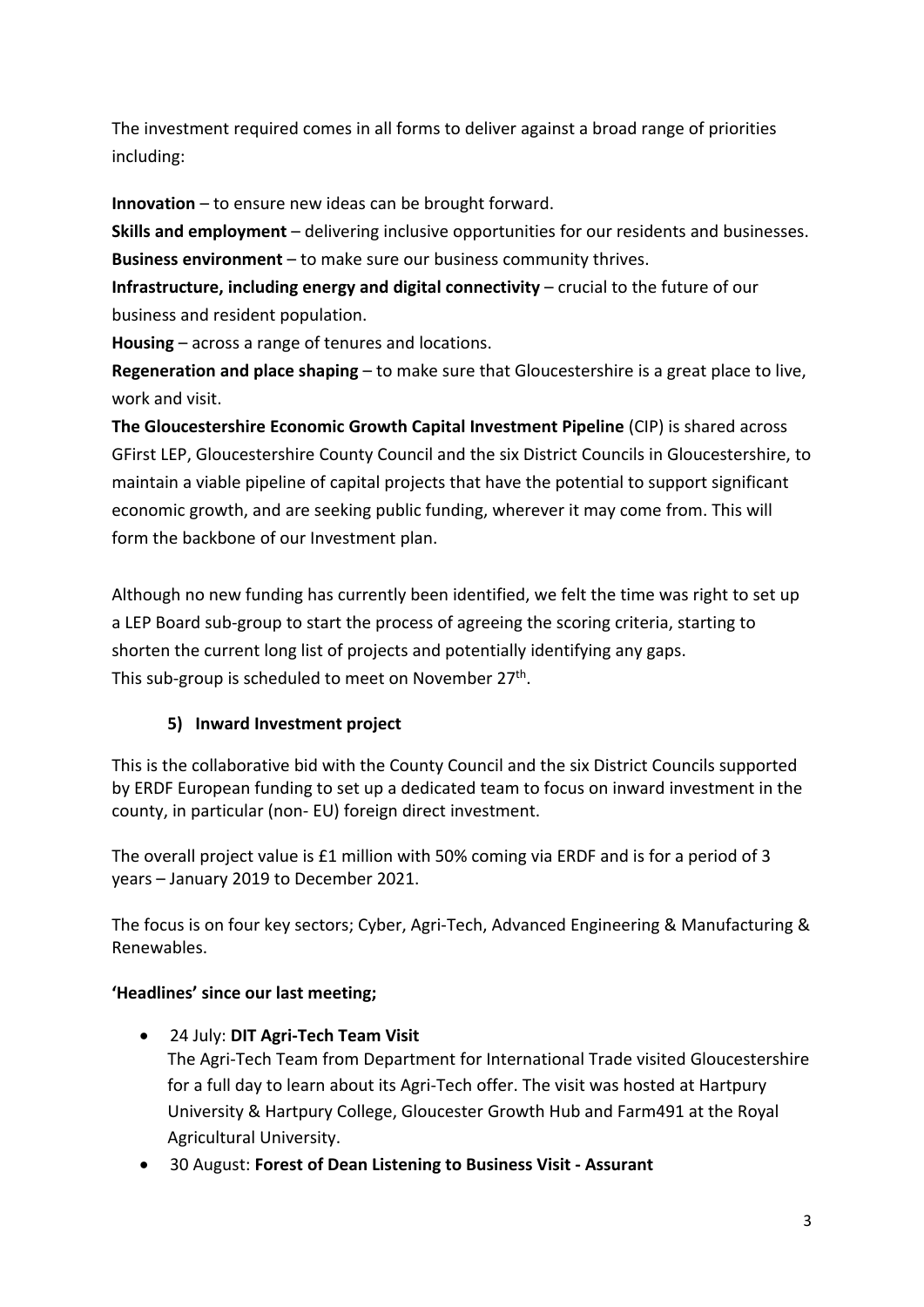Together with the Forest of Dean District Council, we visited Assurant, a global US insurance firm based in the Forest of Dean. We are supporting Assurant on its expansion and access of skills and talent in the local area.

#### 12 September: **Agri-Tech New Zealand Delegation Visit**

We hosted a delegation of 10 Agri-Tech companies and educative institutions from New Zealand. We arranged meetings and 'speed dating' with some of our top local agri-tech companies. The visit was delivered jointly with our agri-tech partners, including Campden BRI, Hartpury University & Hartpury College, Royal Agricultural University, Sibling Distillery and the University of Gloucestershire.

## 23-27 September: **Visit to China**

David Owen, CEO, and Chris Lau, Head of Inward Investment, visited four cities in China to promote Gloucestershire and meet with potential key investors. In Shenzhen the team met with BYD to explore green transport alternatives for Gloucestershire.

At the UK Zhengzhou City Regeneration Forum, David Owen presented Gloucestershire's inward investment opportunities alongside Manchester and leading British companies such as Arup, Atkins and Mott Macdonald. A meeting was held with Renishaw in Shanghai, to help the company with access to the China market.

In Guangzhou we had the opportunity to understand first-hand trade and investment opportunities from the Greater Bay Area.

### 1 October: **Retail DSK**

Diane Savory, Chair and Nigel Jobson, Chair of Retail and the high street business group, together with Chris Lau, presented exciting developments in the Gloucestershire's retail sector to a group of overseas officers based in British Embassies and Consulates. This included Gloucester Quays, Market Towns as well as UK:DRIC.

### 14-15 October: **MIPIM UK, London**

We promoted Gloucestershire's capital investment offer to institutional investors at the largest property conference in the UK.

- 15-18 October: **World Agri-Tech Innovation Summit and Future Food-Tech** A Gloucestershire team including Farm491, Hartpury University & Hartpury College, Tewkesbury Borough Council and Gloucestershire County Council visited two of the most important Agri-Tech events in the UK. At **World Agri-Tech Innovation Summit** we had the opportunity to meet with some of the agri-business leaders and to present Gloucestershire's Agri-Tech proposition. **Future Food-Tech**, on the other hand, gave us the opportunity to learn more about current and future development in the agri-food sector.
- 21-23 October: **World China Entrepreneur Convention (WCEC)** With over 3,000 Chinese delegates attending the convention, WCEC is the largest Chinese entrepreneurs' event and for the first time it was held outside of China.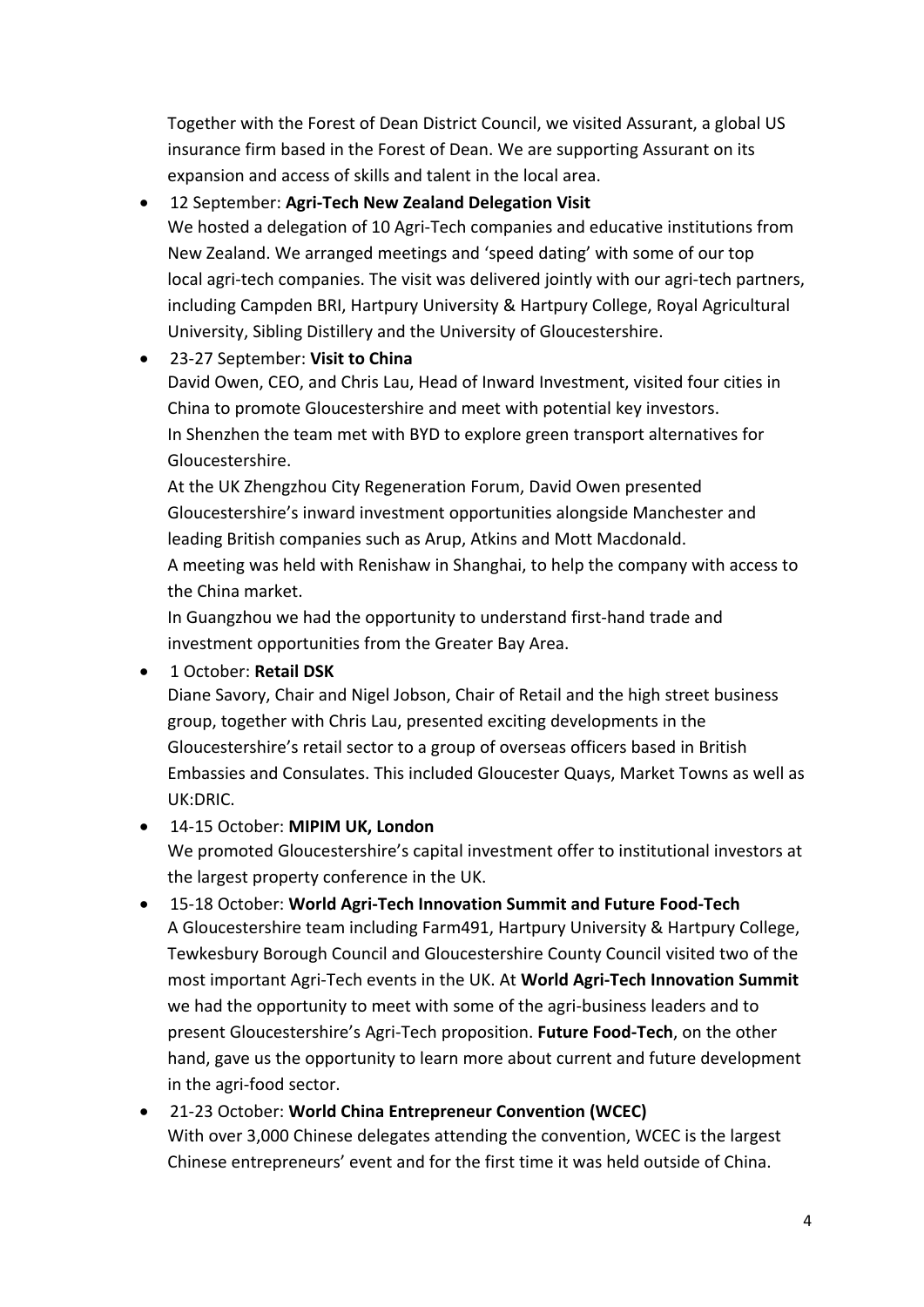### 29 October: **Agri-Tech Cornwall Business Forum**

This was the second in the series of Business Forums organised by Agri-Tech Cornwall. The main focus of the event was around data collection and data management in the Agri-Tech sector. It provided good networking opportunities with innovative companies.

 30-31 October: **Advanced Engineering Show at the NEC, Birmingham** We attended the UK's largest annual advanced manufacturing trade show and had the chance to see the latest advances in aerospace, composites, automotive, medical devices, etc. An excellent to meet with local, national and international companies in the advanced manufacturing sector.

#### **6) Local Industrial Strategy (LIS)**

Our draft Local Industrial Strategy (and the Gloucestershire Five Foundations of Productivity Evidence Report) were launched on September 19th along with a set of consultation questions.

Open consultation closed on October 31<sup>st</sup>, however, we extended the deadline for a number of organisations who requested an extension.

Drop-in sessions for businesses were held in Growth Hubs and all of our Business Groups will have responded to the consultation questions.

We were very keen to hear the voice of the next generation in our Local Industrial Strategy and so commissioned Young Gloucestershire and The Participation People to collaborate on a research project. As far as we are aware we were the only LEP to commission specific research with young people. In total, we engaged with 5,261 young people aged between 14 and 25 years of age.

Our aim was to ensure that our draft would dovetail with other existing and emerging strategies including the Local Transport Plan, Health and Wellbeing Strategy, Joint Core Strategy, and the Gloucestershire Sustainable Energy Strategy, reflecting shared ambitions and synergies across the county.

We received feedback from a wide range of organisations from the private, public and voluntary sectors and overall were encouraged by the responses.

#### **I thought it might be useful to share the feedback we received from our local authority partners and there is a collated response attached to this report.**

Please see links below to read the draft Local Industrial Strategy, the Gloucestershire Five Foundations of Productivity Evidence Report and our Youth Survey;

[https://www.gfirstlep.com/downloads/2019/gloucestershire\\_draft\\_local-industrial](https://www.gfirstlep.com/downloads/2019/gloucestershire_draft_local-industrial-strategy_2019.pdf)[strategy\\_2019.pdf](https://www.gfirstlep.com/downloads/2019/gloucestershire_draft_local-industrial-strategy_2019.pdf)